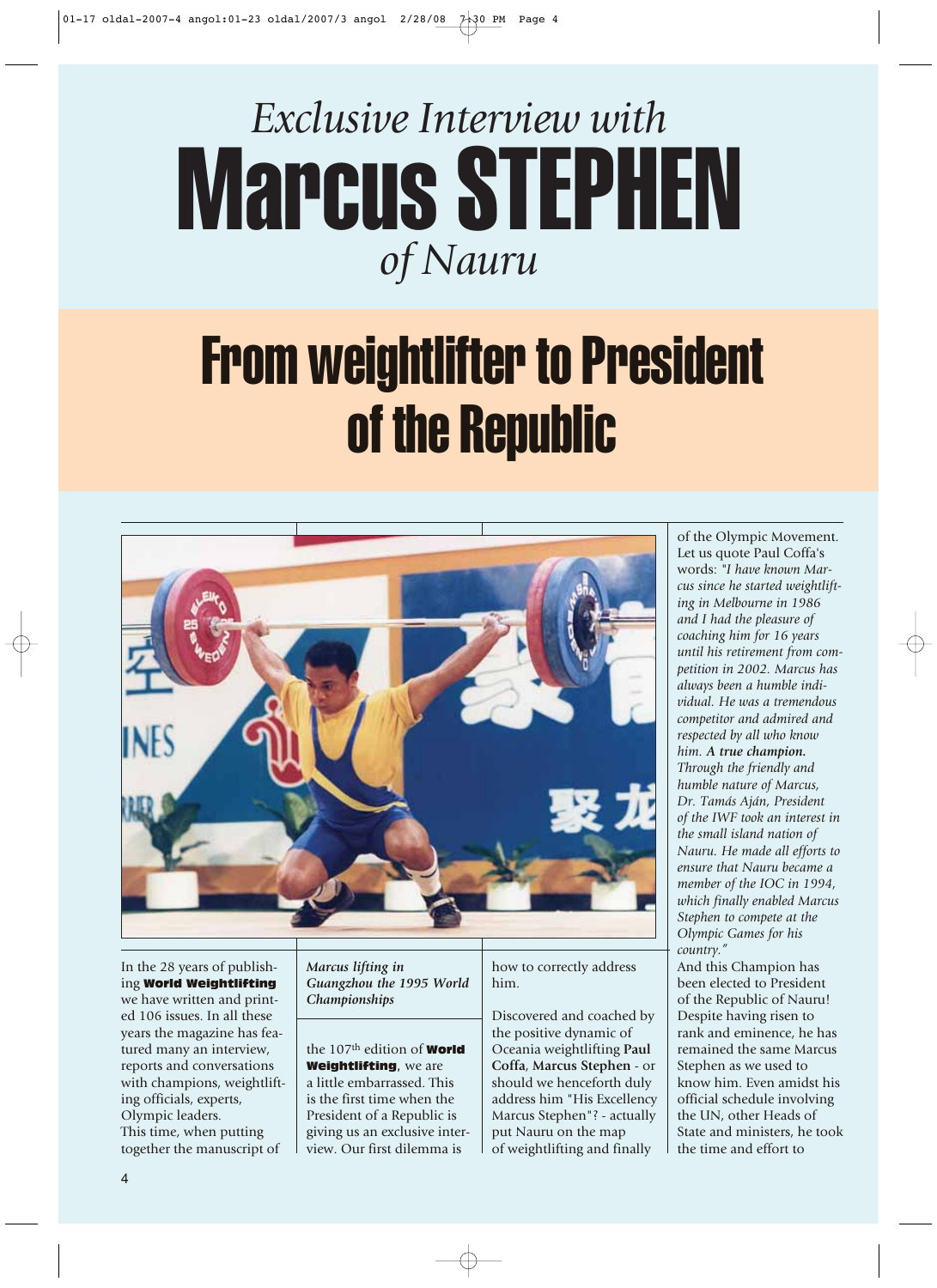answer our questions for World Weightlifting**.**

Weightlifting is very proud of you, Your Excellency! Thank you for enriching this sport and we wish you to be as successful for your country as its President as you used to be as a competitor.

*What are your reflections on your weightlifter's career? Did you reach your goals or have any of your dreams remained unfulfilled?*

*"My weightlifting career was fantastic considering where I came from. Nauru is only 10,000 people and during those days any athlete from Nauru would normally come last in regional competitions.*

*competitions and medals in Europe, Commonwealth Games, World Championships, top ten at the Olympics was never ever heard of for a Nauruan." "Did I ever reach my goals? To be honest, no, I wanted to be world champion in the clean and jerk. But now having time on my side to reminisce, there were great champions in my era. The likes of Suleymanoglu, Chinese lifters, Peshalov, Sabanis and many more who are in the same level. So to go back and think, was it really possible to achieve my dream with such great people and athletes? Maybe no but this did not register when I was competing. We all have two arms and two legs."*

*To travel the world, to win*



*What did weightlifting mean in your life? How did this beautiful but difficult sport help you get along in other areas of your life?*

*"Weightlifting will always be part of my life. No matter what I do, where I go, all the people I meet know about my career in weightlifting. Even Heads of States, Vice Presidents of Countries, Ministers, business people and almost every person in the Pacific region have heard of my name."*

*"Weightlifting to me is a very tough sport. It is not a sport for the weak hearted. You go through many pain barriers, many mental barriers that sometimes you think is not possible. This is where weightlifting has assisted me through my career. The burden and pressure expected of you by the nation to perform for many years assist me to cope with pressures of work. The only difference is that with work there is more Team consensus and participation on resolutions."*

## *What is your professional qualification?*

*"I did my High school in Melbourne, Australia at a Catholic Boarding school (St. Bedes College, Mentone). During my weightlifting days, I managed to finish my Associate Diploma in Business majoring in Accounting at the Royal Melbourne Institute of Technology. Since my return to Nauru, I have held many positions from Chairman of the Bank of Nauru, Chairman of the Nauru Fisheries & Marine Resources Authority and held many Ministerial portfolios before becoming President."*

*We remember that you lifted in the World Championships in Melbourne,* 

*At the 1998 World Championships in Lahti*

## *but in other categories you helped in as a loader. Do you like to give a hand?*

*"During that Championship my last 2 lifts in the clean & jerk was to break the world record when the new categories were introduced and standard world records were given. After my session, I was loading for the next division. To me then, I did not consider myself any better that my training partners who were the loaders. I enjoyed their friendship and camaraderie and I wanted to be with them and be part of the World Championship even though I was lifting. Part of our training then and even with Nauruan lifters now is to be humble."*

*What will be your connection to weightlifting in the future? Since you stopped your active career have you been working out at all? If yes, will you have time to continue some training?*

*"I am still involved with programmes and assisting with competition in Nauru. My involvement with the Nauru Olympic Committee as Secretary General ensures that weightlifting remains the priority sport because of its success internationally and they deserve every assistance they get."*

*"In terms of training, no I have not had one training session since 2002."*

*What is your concept concerning the development of sports in Nauru? Do you have a project?*

*"Again, my involvement with the Nauru Olympic Committee is to promote and build new infrastructures for all sports. We also realise that being very small in population we have to have a practical approach and realise we cannot be competitive in all sports. We know our limitations and we concentrate on*